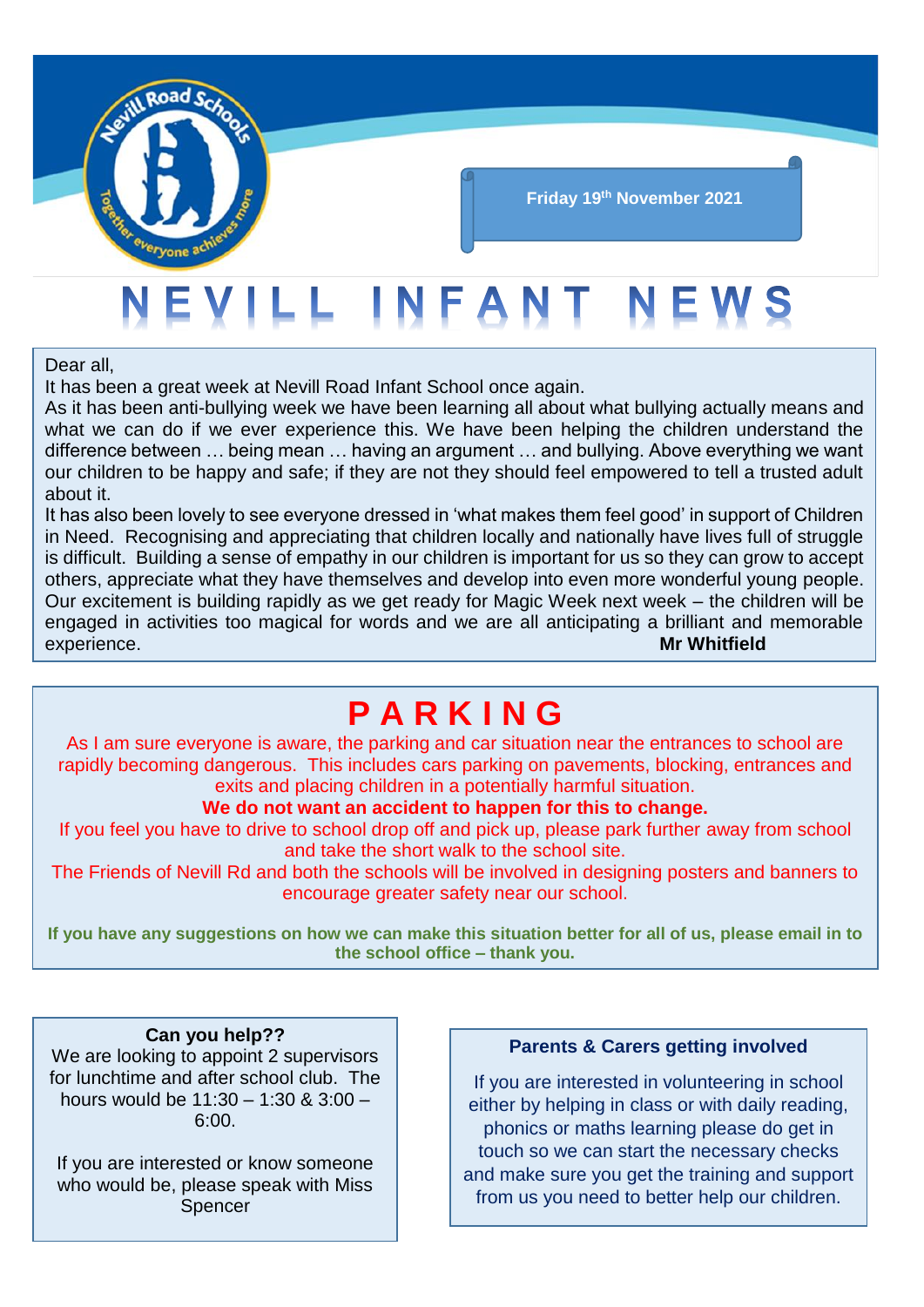

#### **Stockport SEND Week of Action**

A whole week of activities are available for parents to access in this SEND Week of Action including understanding sleep / Makaton taster / Autism strategy. The bookings are being arranged through Eventbrite – please use the link below to access these and book on

<https://stockport.fsd.org.uk/kb5/stockport/fsd/advice.page?id=mnjDdFjH7N4>

#### **SEND Coffee Morning → Thursday 25<sup>th</sup> November**

We have arranged for a coffee morning open to all parents but especially those who have children with additional needs to come together for an informal coffee morning chat. We have invited some professionals along to help answer any questions you may have and we hope it will be a fantastic opportunity to parents of children with additional needs to begin to build their own support network.

Please be aware this may be cancelled due to ongoing Covid restrictions / precautions.

## **A L L T H I N G S C H R I S T M A S …**

**THROUGHOUT DECEMBER LOOK OUT FOR …..** Nevill the Christmas Elf

**WEDNESDAY 1ST DECEMBER -** Christmas Card Post Boxes in classes (post your cards!!)

**FRIDAY 10<sup>™</sup> DECEMBER → Christmas Jumper Day (Save The Children 50p suggested)** 

**FRIDAY 10<sup>TH</sup> DECEMBER → Christmas Raffle Draw (tickets coming home w/b 22/11/21)** 

**FRIDAY 10TH DECEMBER**  Sponsored Santa Dash

**FRIDAY 17<sup>™</sup> DECEMBER → Christmas Dinner followed by Christmas Parties**